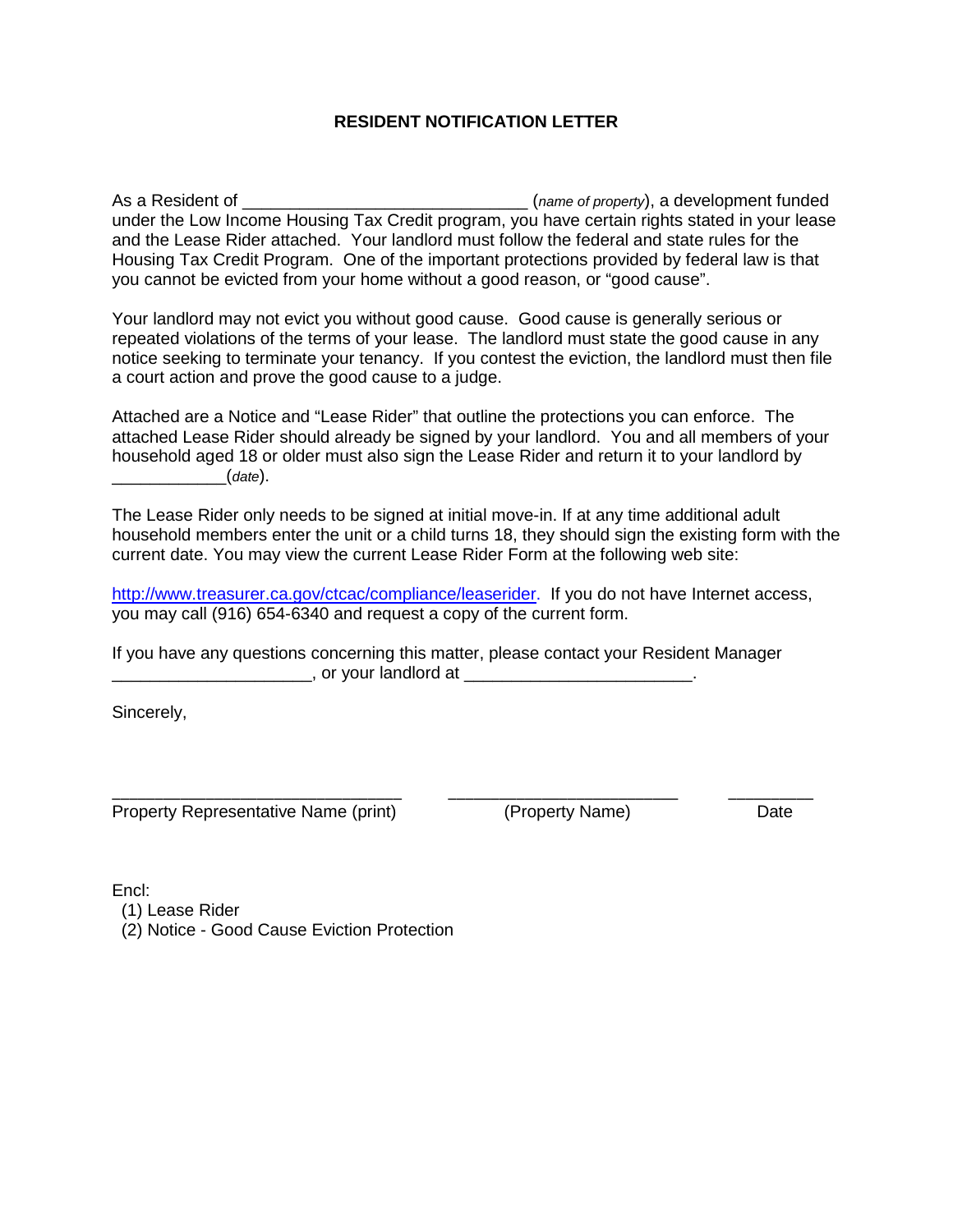# **LOW INCOME HOUSING TAX CREDIT LEASE RIDER (to be attached to resident lease)**

| Property Name:  | Jnit # |
|-----------------|--------|
| Household Name: |        |

## Dear Resident or Applicant:

The owner(s) of this property rents residential units under the federal Low-Income Housing Tax Credit Program (the "program") administered by the California Tax Credit Allocation Committee (TCAC). Under the program, the owner has agreed to rent some or all of the units in the property to low-income households and restrict the rents for those units. Another protection provided by federal law is that Low Income Tenants may not be evicted without good cause. The following Lease Rider is an important part of ensuring your rights to good cause for eviction.

The Lease or Rental Agreement dated \_\_\_\_\_\_\_\_\_\_\_\_\_\_\_\_ is hereby amended by adding the following provision:

# **Lease Rider: Good Cause for Eviction**

Owner may not terminate the tenancy the Lease or rental agreement of a Low Income Tenant except for good cause, including a serious or repeated violation of the material terms and conditions of the Lease, or a violation of applicable Federal, State, or local law. To terminate the tenancy the Lease, Owner must provide written notice to the tenant of the grounds with sufficient specificity to enable the tenant to prepare a defense. The notice must be served at least three days before the termination of tenancy, and must comply with all requirements of California law and other applicable programs. Tenant has the right to enforce this requirement in state court, including presenting a defense to any eviction action brought by Owner.

To the extent that any terms contained in the Lease or rental agreement, or any other agreement between the owner and the tenant, contradict the terms of this Rider, the provisions of this Rider shall control.

\_\_\_\_\_\_\_\_\_\_\_\_\_\_\_\_\_\_\_\_\_\_\_\_\_\_\_\_\_\_\_\_\_\_ \_\_\_\_\_\_\_\_\_\_\_\_\_\_\_\_\_\_\_\_\_\_\_\_\_\_\_ \_\_\_\_\_\_\_\_\_\_

**By signing below, I indicate my consent to this Lease Rider:** 

| <b>Property Representative Name (print)</b>                                                                      | (signature) | <b>Date</b> |
|------------------------------------------------------------------------------------------------------------------|-------------|-------------|
|                                                                                                                  |             |             |
| By signing below, I indicate my consent to this Lease Rider. I/we have been given a copy<br>of this Lease Rider. |             |             |
| <b>Resident or Applicant Name (print)</b>                                                                        | (signature) | <b>Date</b> |
| <b>Resident or Applicant Name (print)</b>                                                                        | (signature) | <b>Date</b> |
| <b>Resident or Applicant Name (print)</b>                                                                        | (signature) | <b>Date</b> |
| <b>Resident or Applicant Name (print)</b>                                                                        | (signature) | <b>Date</b> |